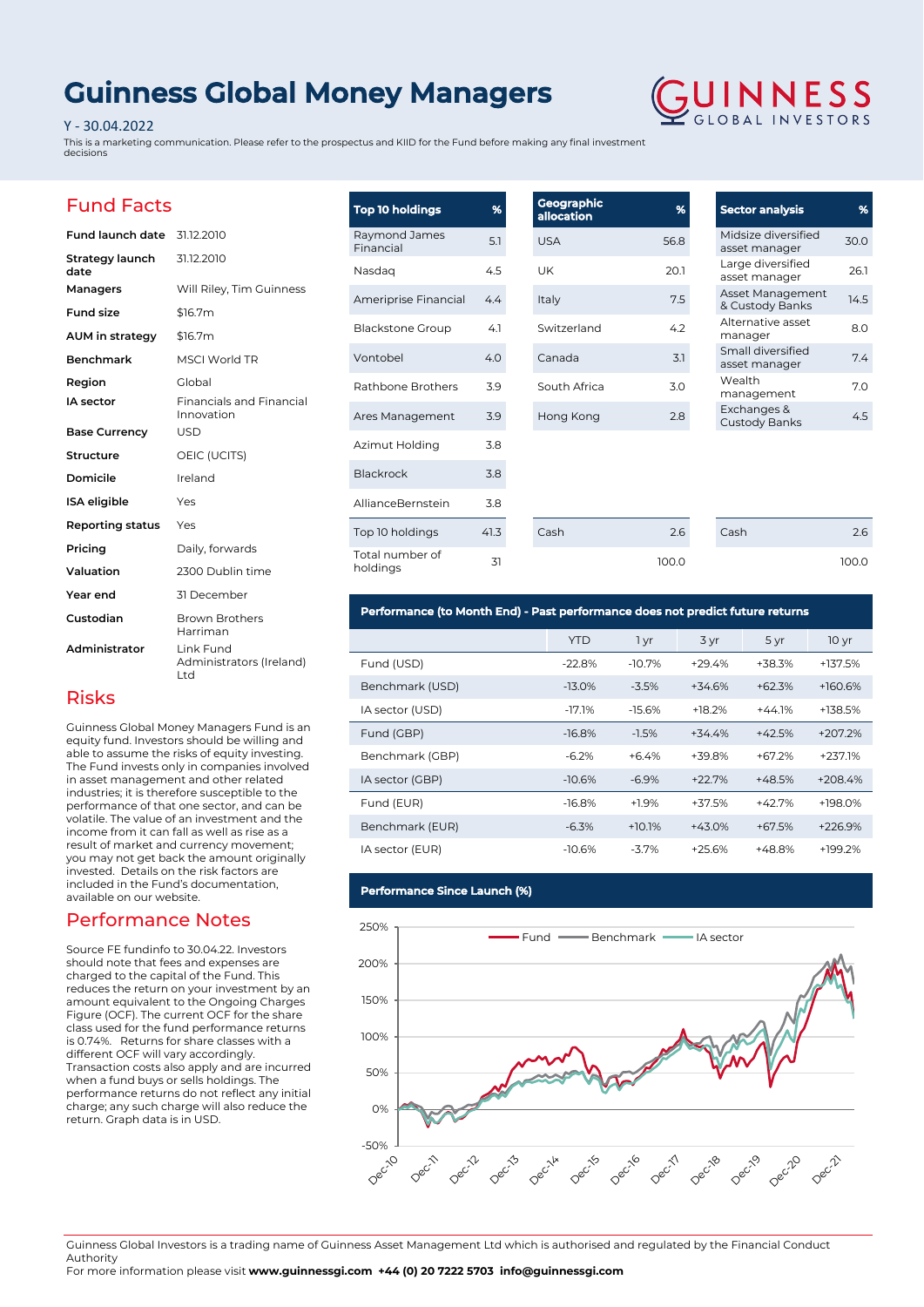## **Guinness Global Money Managers**

Continued

### Fund Profile

#### **Aim**

Long-term capital growth

### **Investment Case**

Provides global exposure to the growth potential of asset managers. Successful asset managers can grow very rapidly, particularly in rising markets. Their risk-return characteristics are especially attractive, since they tend to require relatively little capital to grow. Asset management is also a growing global sector: assets under management are rising faster than underlying equity markets.

### **Process**

50% top down, 50% bottom up. Value bias in bottom-up stock selection

#### **Portfolio**

Equities of companies in asset management, wealth management, stock exchanges and custodian and trustee services. Concentrated equally-weighted portfolio of 30 positions. Majority of Fund invested in stocks over \$500m in size.

### **Investment Policy**

An equity fund that invests primarily in globally based companies principally engaged in the provision of asset management services.

The Fund is actively managed and uses the MSCI World Index as a comparator benchmark only.

#### **Share classes** Class Currency Acc/Dist OCF Maximum Initial Charge ISIN Bloomberg Y EUR Acc EUR Acc 0.74% 5% IE00B68GW162 GUGLMMD ID Y GBP Acc GBP Acc 0.74% 5% IE00B7MJHM43 GUGLMMX ID Y USD Acc 0.74% 5% IE00B3NSFR34 GUGLMME ID

GUINNESS

Other share classes at other fee structures and currencies exist. Not all share classes are registered for sale in all countries where the Fund is registered for sale.



The risk and reward indicator shows where the fund ranks in terms of its potential risk and return. The higher the rank the greater the potential reward but the greater the risk of losing money. The shaded area in the table shows this fund's rank. The fund is ranked as higher risk as its price has shown high fluctuations historically. This is based on how investments have performed in the past and you should note that the fund may perform differently in the future and its rank may change. Historical data may not be a reliable indicator for the future.

| Calendar Year Performance - Past performance does not predict future returns |      |      |                                                                     |      |      |      |      |      |      |      |
|------------------------------------------------------------------------------|------|------|---------------------------------------------------------------------|------|------|------|------|------|------|------|
|                                                                              | 2021 | 2020 | 2019                                                                | 2018 | 2017 | 2016 | 2015 | 2014 | 2013 | 2012 |
| Fund (USD)                                                                   |      |      | +42.0% +8.9% +32.1% -27.2% +35.1% -4.7% -10.9% +3.6% +54.8% +30.9%  |      |      |      |      |      |      |      |
| Benchmark<br>(USD)                                                           |      |      | +21.8% +15.9% +27.7% -8.7% +22.4% +7.5% -0.9% +4.9% +26.7% +15.8%   |      |      |      |      |      |      |      |
| IA sector (USD)                                                              |      |      | +13.6% +15.1% +32.0% -14.3% +27.9% +2.3% -0.3% +2.0% +31.6% +26.1%  |      |      |      |      |      |      |      |
| Fund (GBP)                                                                   |      |      | +43.3% +5.5% +27.0% -22.7% +23.4% +13.7% -5.7% +10.0% +51.9% +25.1% |      |      |      |      |      |      |      |
| Benchmark<br>(GBP)                                                           |      |      | +22.9% +12.3% +22.7% -3.0% +11.8% +28.2% +4.9% +11.5% +24.3% +10.7% |      |      |      |      |      |      |      |
| IA sector (GBP)                                                              |      |      | +14.6% +11.6% +26.9% -9.0% +16.9% +22.0% +5.5% +8.4% +29.2% +20.6%  |      |      |      |      |      |      |      |
| Fund (EUR)                                                                   |      |      | +52.8% -0.1% +34.5% -23.5% +18.7% -1.8% -0.7% +18.0% +48.1% +28.8%  |      |      |      |      |      |      |      |
| Benchmark<br>(EUR)                                                           |      |      | +31.1% +6.3% +30.0% -4.1% +7.5% +10.7% +10.4% +19.5% +21.2% +14.1%  |      |      |      |      |      |      |      |
| IA sector (EUR)                                                              |      |      | +22.2% +5.6% +34.5% -10.0% +12.4% +5.4% +11.1% +16.2% +25.9% +24.2% |      |      |      |      |      |      |      |

Guinness Global Investors is a trading name of Guinness Asset Management Ltd which is authorised and regulated by the Financial Conduct Authority